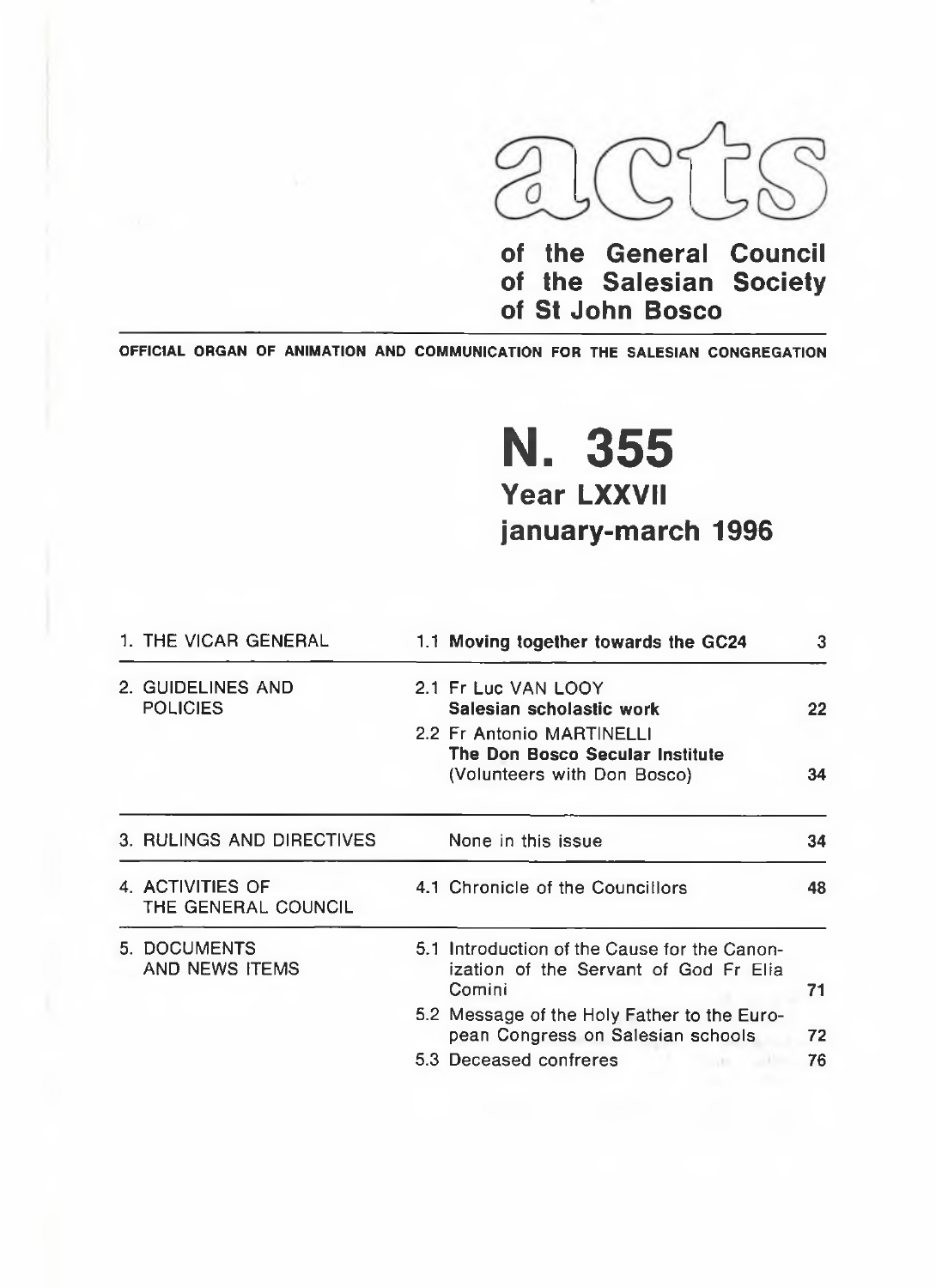$\widehat{\mathcal{T}}$ 

G the Genezi Council of ine Salesian Socioly obset and 12 In

WODER Y BURG IN AND THE REPORT OF STANDARD OR AN INC. WE ARRESTED

# N. 355 **IIVXX.I TBSY** janusry-mann-1936

|            | 20 abstract mospot privant T                                                                                                                                                                                                                                                                                 | LAG PLETE BATTLE OF THE                            |
|------------|--------------------------------------------------------------------------------------------------------------------------------------------------------------------------------------------------------------------------------------------------------------------------------------------------------------|----------------------------------------------------|
| ĸ          | <b>ERROR MAUSE LIREDE</b><br><b>Saturdan sceniarios vicini</b><br><b>TELENTRA &amp; CONTINUES</b><br>The Correlation Secular lastitul                                                                                                                                                                        | <b>UVA SAVI A PLU 1</b><br><b>Britan IDR</b>       |
| 34         | fobee8 noG ID - - sumpleMr                                                                                                                                                                                                                                                                                   |                                                    |
| 147        | Suddivision I in which the                                                                                                                                                                                                                                                                                   | <b>CONTROLLING ONE CONTROL</b>                     |
| 面          | 45 City order of the Gourant and                                                                                                                                                                                                                                                                             | <b>IL CENTIVITOR I</b><br><b>TRE ENERGY WANTED</b> |
| 00163 Roma | Si le condition di hautan dan ing Earnman<br>but the Server is Golf in the 11<br><b>STATISTICS</b><br>Editrice S.D.B.<br>Edizione extra commerciale ISM Fill and Constitution<br>Direzione Generale Opere Don Bosco<br>Via della Pisana, 1111 <b>Controlleri della Pisana, 1111</b><br>Casella Postale 18333 | <b>PTILEMENT REPORT</b><br>2개311.8W3시 마 m          |
|            | Tip. S.G.S. - istituto Pio XI - Via Umbertide, 11 Roma<br>Finito di stampare: Gennaio 1996                                                                                                                                                                                                                   |                                                    |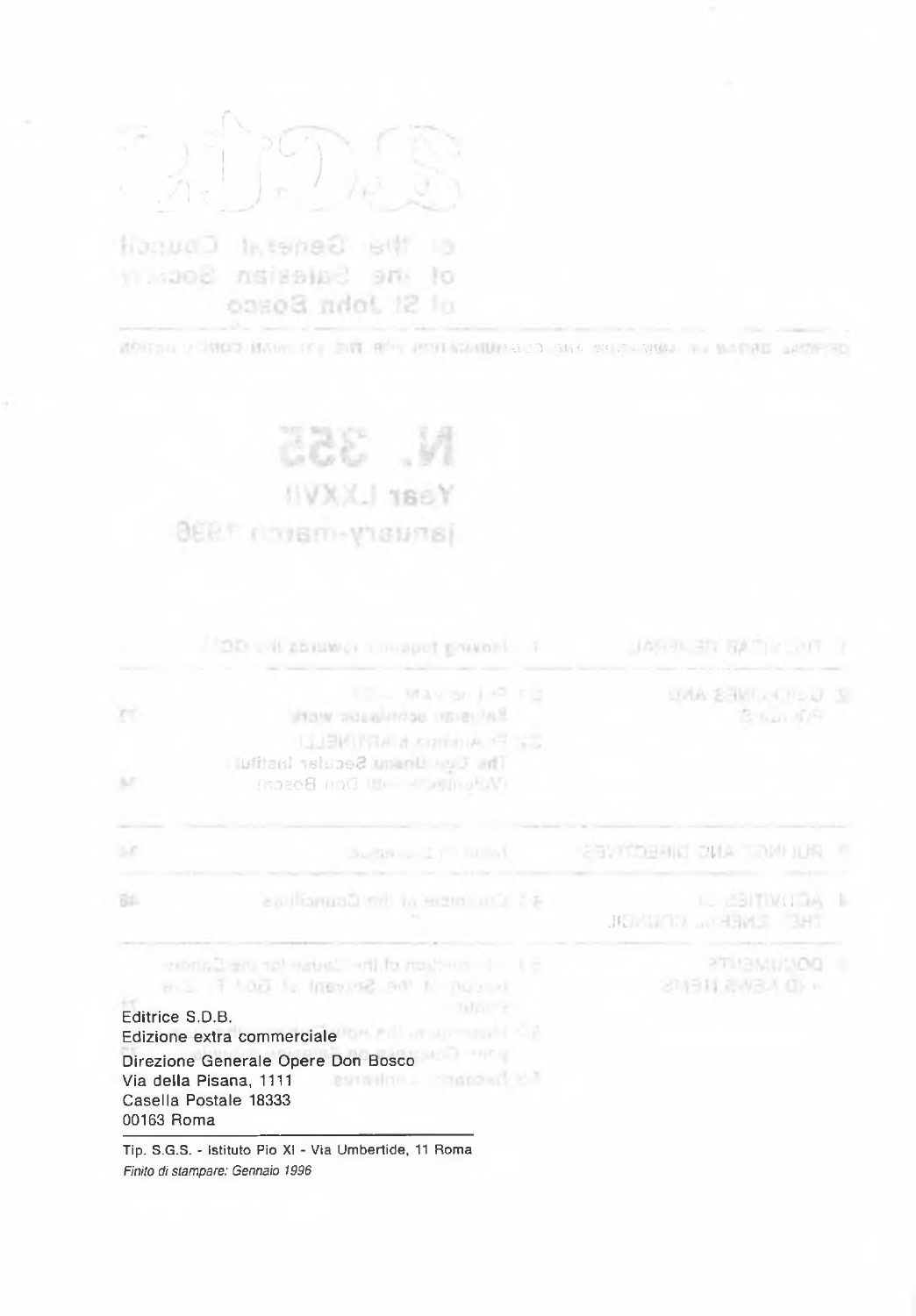## supported that contains the contact of the and cut-**MOVING TOGETHER TOWARDS THE GC24**

Introduction - 1. An extraordinary event - 2. An event of communion - 3. The significance of the GC24 - 4. Communication between the capitular community and local communities - 5. The community, the subject giving effect to the General Chapter - 6. Two levels of reflection and community commitment - Conclusion ristness to

They want it is an also address to have varily

mention of the masses being base a ring

ing This is that the state in a consider

it is exident loved and slow in this is donoted in had beebore you allow as adi to surget an unit moltoplay most realized out an appropriate a the line area to a tensorb one control drive to move. THE SIGNAD SATIO FIRE A WALLAST WHENCE SPATIST The Automotive Research and Law Shoulders ale encode an out then seen in the process and

Rome, 8 December 1995

and trave ruler the GCM to heat their

though the pa us sulfilitorinua startung box sul **Autosota audit** 

ort znoumeli

My dear confreres,

When you receive this letter we shall be already on the threshold of the GC24. We are involved in its preparation with the same care and concern shown by Fr Egidio Vigano from the time the theme was chosen, closely scrutinizing the doctrinal and practical problems implied and studying the method of working. **ROLL-DIMGS**, KNITHAIR WORL

For some time now the members of the Chapter have had available the precapitular document, translated into various languages. It contains an organic synthesis of the contributions sent in by the Provinces and lines of reflection for the Chapter.

It is the result of the work of the Precapitular Commission, made up of sixteen confreres from as many Provinces and thirteen countries, who met together at the Generalate for three weeks under the guidance of the Moderator of the GC24, Fr Antonio Martinelli. In a la seconda a congreti al strumquisvelo a desario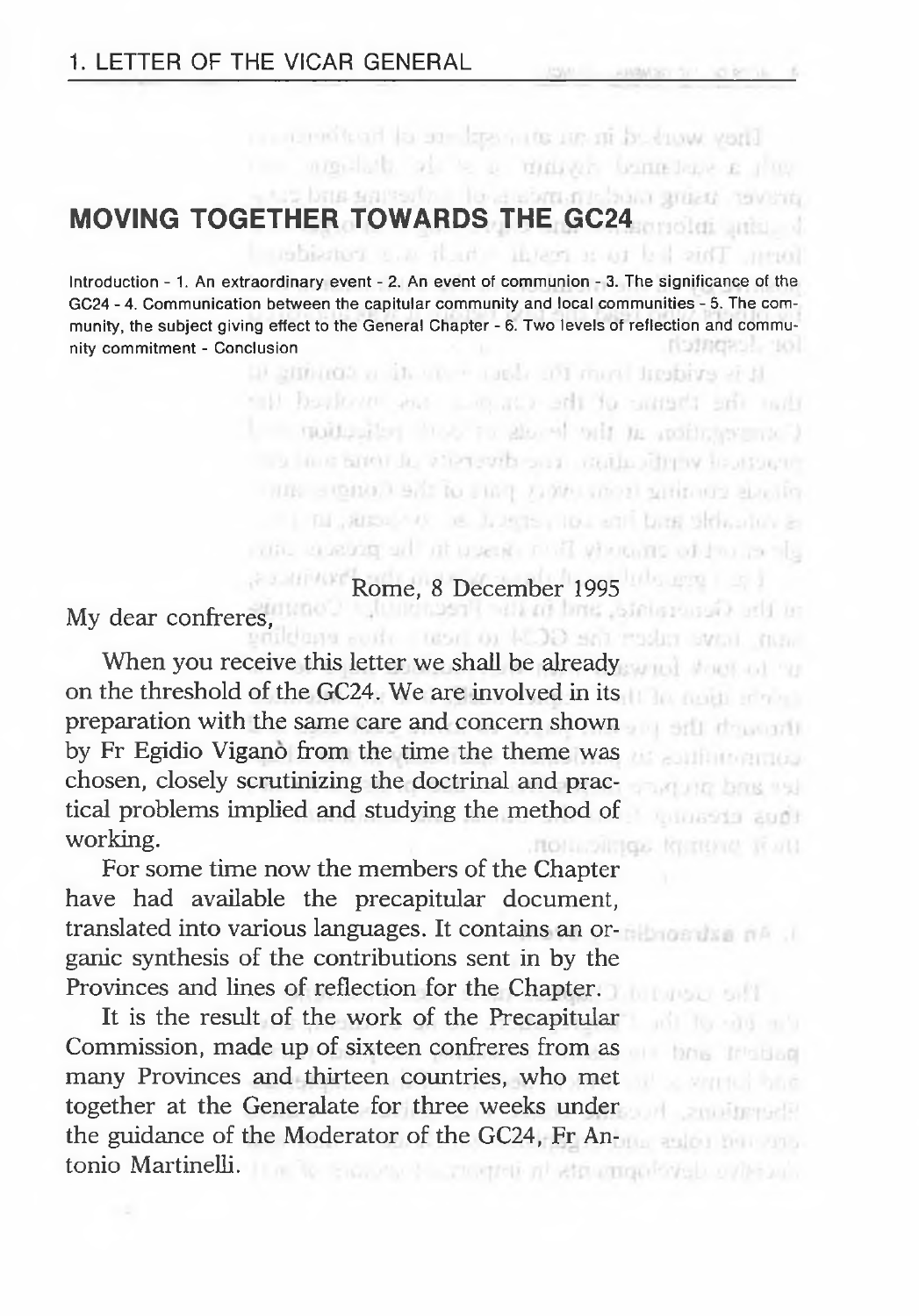They worked in an atmosphere of brotherhood with a sustained rhythm of study, dialogue and prayer, using modern means of gathering and cata-XOT EMIYOM

loguing information and expressing it in organized form. This led to a result which was considered positive by all the members of the Commission and by others who read the text before it was approved for despatch.

It is evident from the documentation coming in that the theme of the Chapter has involved the Congregation at the levels of both reflection and practical verification. The diversity of tone and emphasis coming from every part of the Congregation is valuable and has converged, so to speak, in a single effort to embody Don Bosco in the present day.

I am grateful to all those who in the Provinces, at the Generalate, and in the Precapitular Commission, have taken the GC24 to heart, thus enabling us to look forward with well-founded hope to the celebration of the Chapter itself. It is my intention through the present pages to invite confreres and communities to participate spiritually in the Chapter and prepare themselves to accept its guidelines thus creating from the outset the conditions for their prompt application.<br>
1999 - The State of the State of the State of the State of the State of the State of the State of the State of the State of the State of the State of the State of the State of the State of the St

## **1. An extraordinary event**

The General Chapters have been milestones in the life of the Congregation. Some of them, after patient and successive revisions, adopted norms and forms of life which, because of the Chapter deliberations, became stable and universal. Others created roles and organisms which led to new and decisive developments in important sectors of acti-

D.

 $-0.07 - 0.7$ 

LION PRINT forberal union

Finden Fil Area (a upe it) employee he

bels societive?  $7 - 01 = 11$ **Consecutivity** 

will an april.

Thus Find A. Lived

inspirated information, of definition to become

the amount the care of the stand trust origin.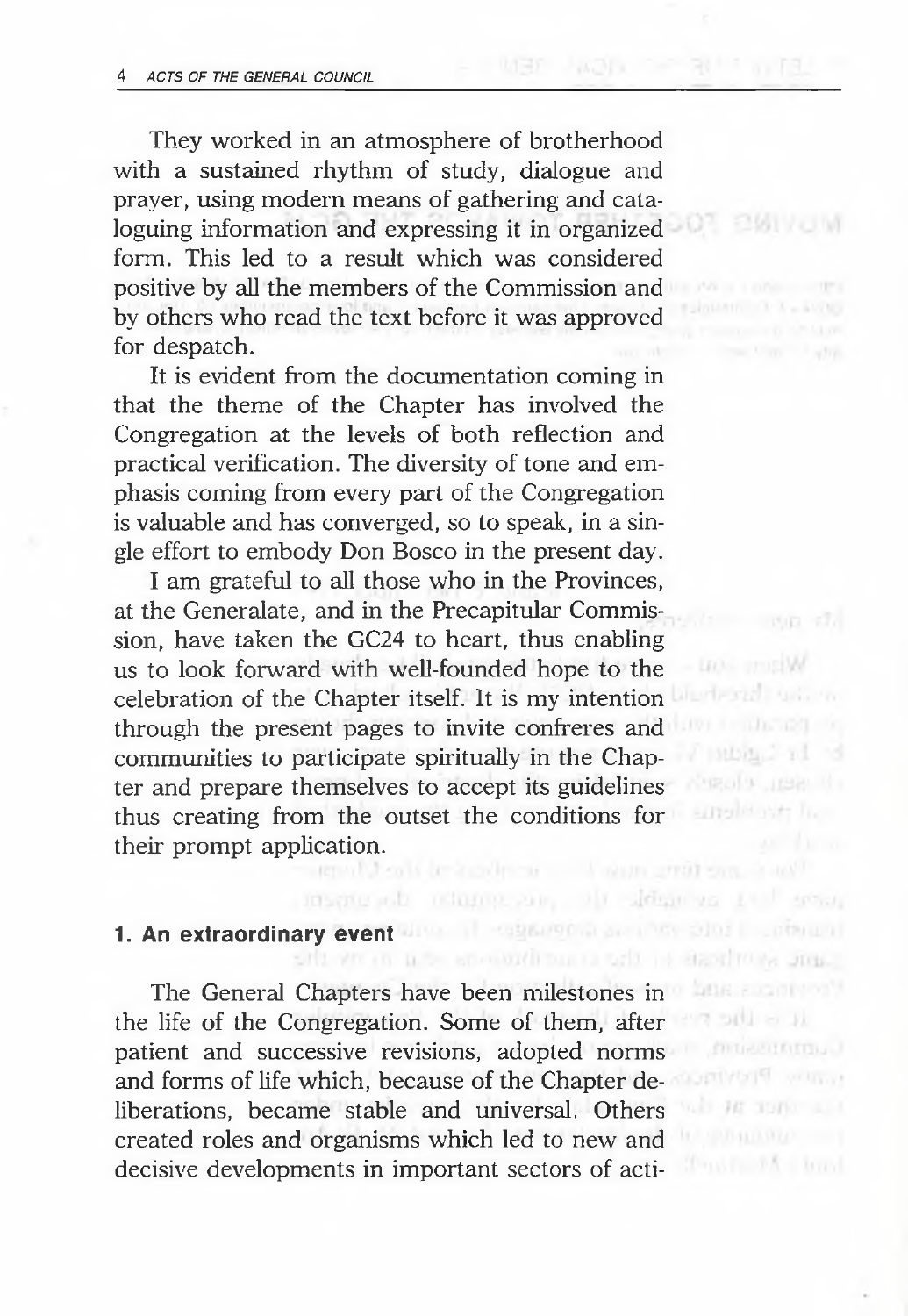vity. Still others consolidated various aspects of spiritual and cultural formation.

Some of them have been given particular attention by scholars,<sup>1</sup> because of the effect they have had on our history.

Well known to us are the recent Chapters, of greater length and with more members. But a patient study of the individual earlier Chapters followed by synthesis and correlation enables us to see that even those which come less easily to mind have provided thrusts which through the ordinary processes of government have updated or strengthened our identity.

In this sense all of them consolidated the unity of which they were a sign, discerning the suggestions made by the grace of vocation in times which changed at a rate which admittedly was not as rapid as our own. windows to these day

Preparation and willing acceptance in faith were always, and are still so today, essential conditions for the efficacy of General Chapters. There is nothing automatic about them.

Before all else the General Chapter is an appeal to our freedom which recognizes with simplicity and interior docility that it "has supreme authority over the Society",<sup>2</sup> and this not only nor even mainly in a juridical sense but especially from a charismatic standpoint: it is the means which best indicates the direction in which we should be moving and the strengths we should apply at this moment in history.

It is sad, Fr Egidio Viganò used to say, when visiting the Congregation, to come across occasional Provinces which for the most varied reasons are some two or three Chapters behind. You become aware at once that their delay is something

1 Marcel Verhulst SDB, *Note storiche sul Capitolo Generate I della Societa Salesiana* (1877) in "Saiesianum" 43 (1981) pp. 849-882; Morand Wirth SDB, Don Bosco e i Salesiani, LDC, Torino-Leumann, 1969, chap. XXIV, pp. 291-300

2 C 147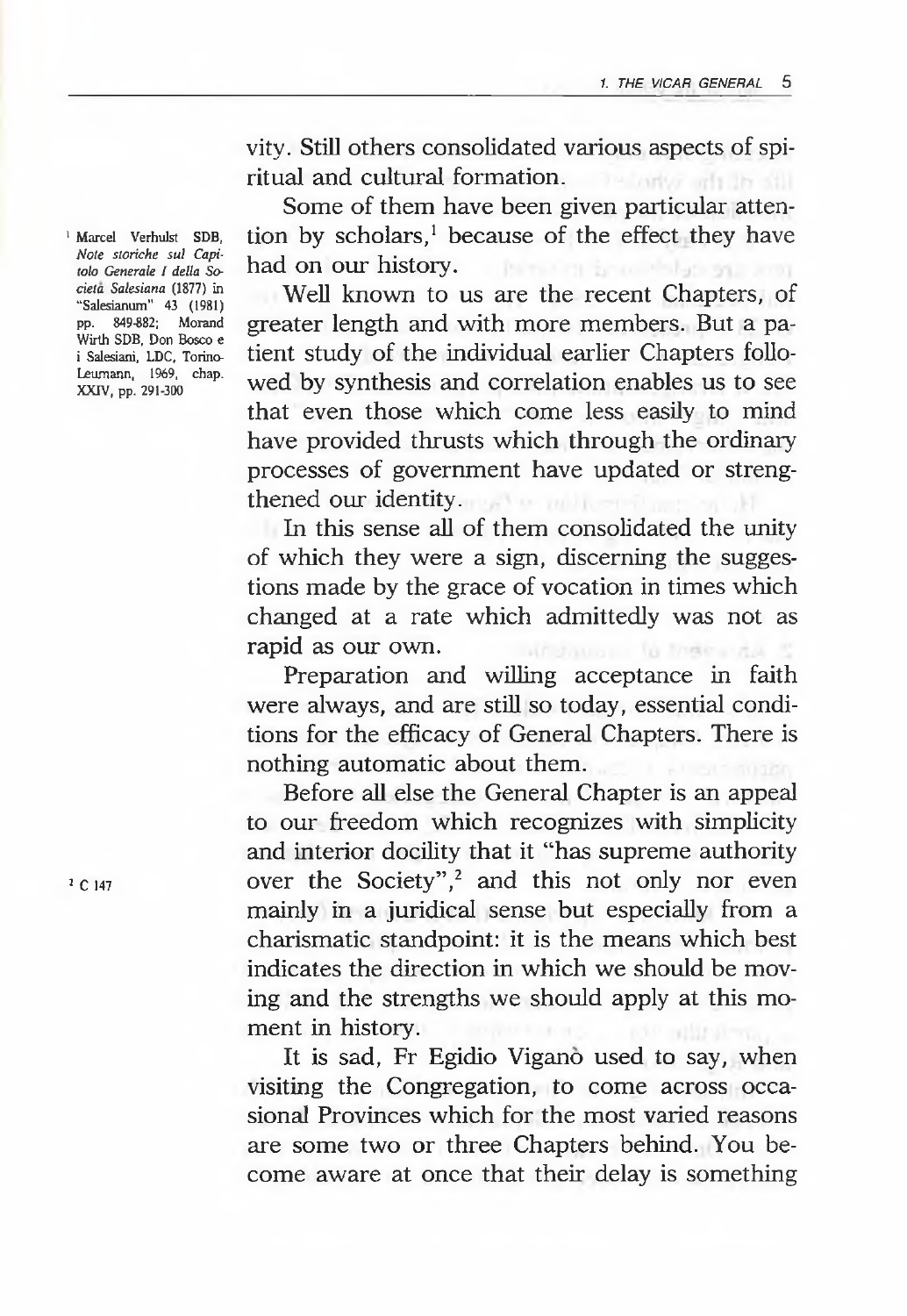affecting not only their own small sector, but the life of the whole Congregation and the ecclesial dimension of the salesian vocation.

> **Killis Contact Fringer**  $\label{eq:1} \begin{array}{ll} \displaystyle \frac{1}{\sqrt{2}}\left( \frac{1}{\sqrt{2}}\right) \left( \frac{1}{\sqrt{2}}\right) \left( \frac{1}{\sqrt{2}}\right) \left( \frac{1}{\sqrt{2}}\right) \left( \frac{1}{\sqrt{2}}\right) \left( \frac{1}{\sqrt{2}}\right) \left( \frac{1}{\sqrt{2}}\right) \left( \frac{1}{\sqrt{2}}\right) \left( \frac{1}{\sqrt{2}}\right) \left( \frac{1}{\sqrt{2}}\right) \left( \frac{1}{\sqrt{2}}\right) \left( \frac{1}{\sqrt{2}}\right) \$ and the community

It is easy in fact to see how our General Chapters are celebrated in strict connection with essential ecclesial processes. Thus, for instance, if the GC23 represented the particular endeavour of the Congregation to become harmonized with the "New Evangelization", the programme of the GC24 will bring it into line with "Christifideles Laici" and the reflections on consecrated life developed by the Synod of Bishops. With the complete and the

Hence participation in General Chapters is equivalent to entering in our own specific way into the Church's movement.<sup>1</sup> Figure 6 meters of about the

as lett as a visattimist there are a to beenade

# **2. An event of communion**

The mass media would often make it seem that General Chapters of Religious or Synods resemble parliaments, constituent assemblies, congresses or electoral colleges. These are categories with which they are more familiar and which, they believe, are more suited to people in general. The resemblance is purely material. The later in the set of the term

We know by experience that a General Chapter is much more than a technical or juridical organism which meets to carry out such specific tasks as the election of the General Council, the study of a particular topic, or revision of the Constitutions and Regulations. When I will be a line

Introducing the first General Chapter which opened at Lanzo on 5 September 1877, Don Bosco said: "Our Divine Saviour tells us in the Gospel that where two or three are gathered in his name he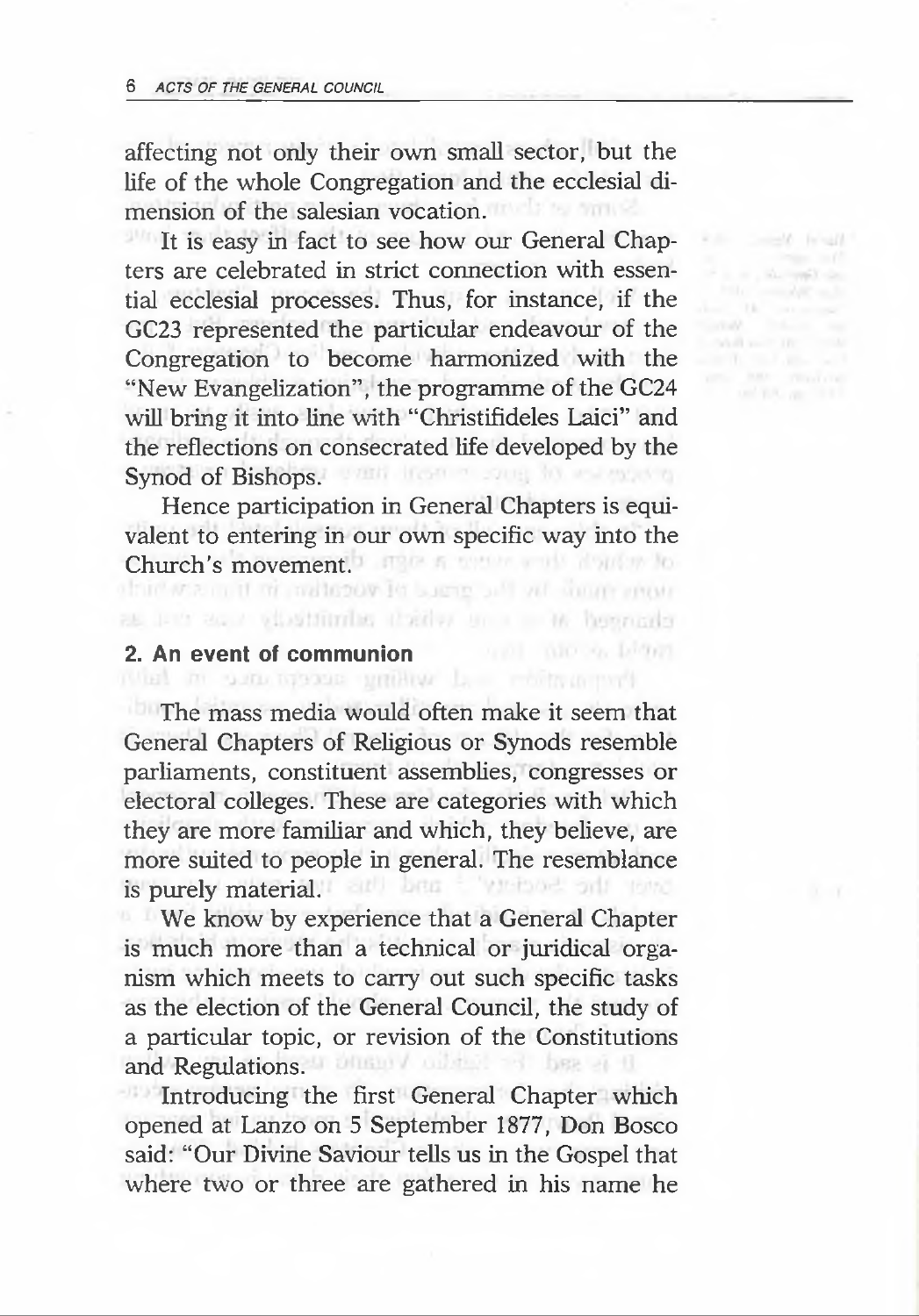will be there among them... And so we may trust that the Lord will be in our midst and will perso-<sup>3</sup> BM 13, 183 nally lead our discussions to his greater glory".<sup>3</sup>

> In this way he emphasized the character of the celebration of a General Chapter. He gave us to some extent the profile described in art. 146 of the Constitutions when it describes it as a fraternal meeting, the place of a common sensitivity "to the needs of time and place", for giving a response "at a specific moment in history".

> The principal dimension of the General Chapter is communion, given substance by months of intense common life, enriched by the variety of places of origin of the Chapter members and of their experience. It is brought about through the authenticity and novelty of personal contacts which foster the joy of finding oneself different and yet among brothers. It is carried on through continual exchange of ideas among people who are all aware that they have something to contribute and something to receive in Don Bosco's house. It is nourrished by the strength of the liturgy and the Eucharist. It is able to manifest externally the characteristic traits of salesian joy and happiness. In this way communion becomes expressed in the style of fellowship which is typical of our communities.

> Such an atmosphere leads, as though by osmosis, to intense communication with appreciation of the differences and points of linkage between different cultures, to an understanding of the challenges presented by different religions, to the joyful realization that the salesian charism is flexible, and it leads to the solicitous desire to find solutions to problems which beset young people the whole world over. It brings about a convergence which becomes evident in the groups and assemblies, in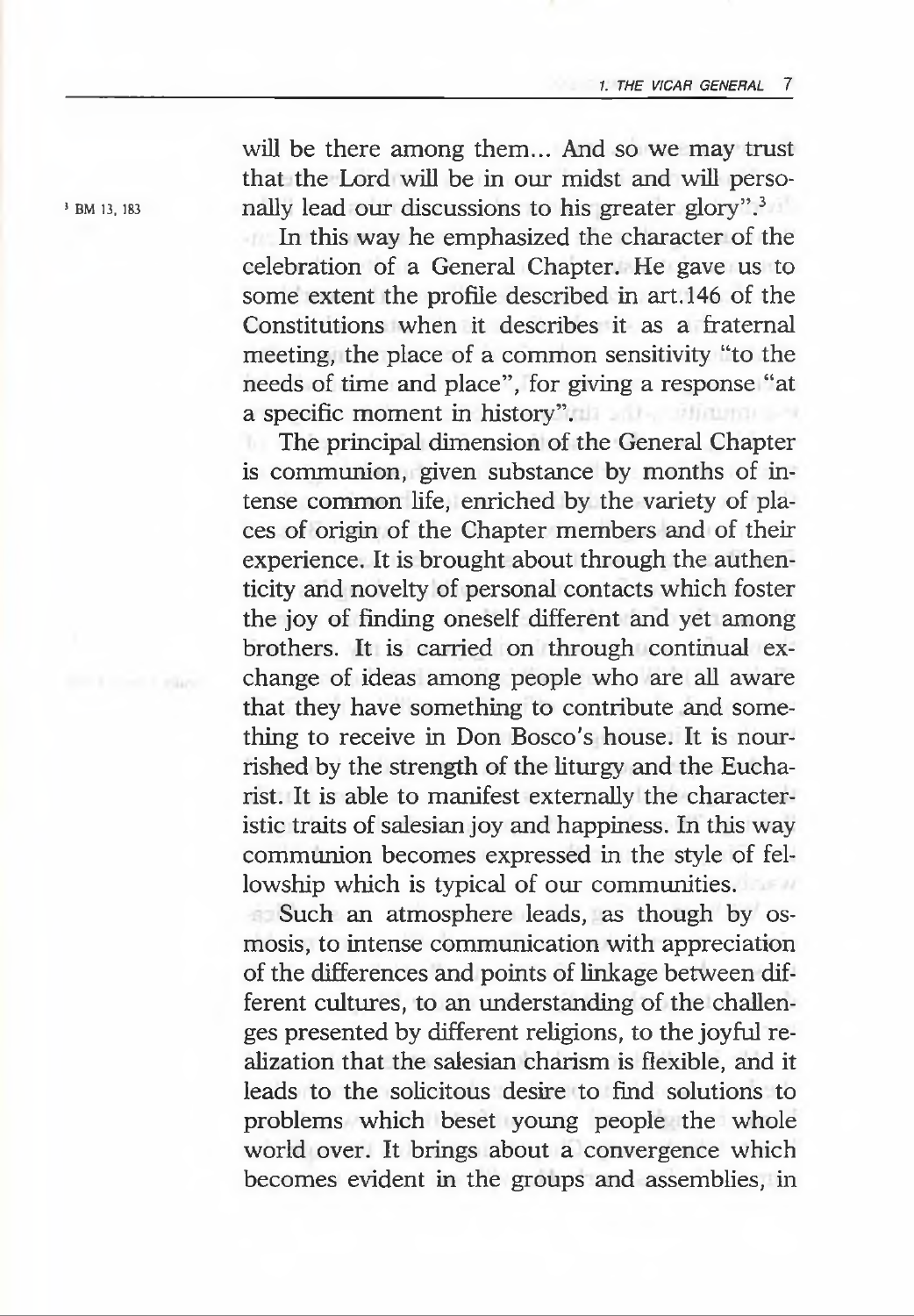#### discussions and voting.

This expression of communion involves the individual local and provincial communities and links them all together. In it reaches its maximum extension and intensity the search for unity which is manifest in the communities all over the world.

For this reason the General Chapter, while it is in session, wants to be in deep communion with every single confrere. The local and provincial communities, the times and places where they are working, are the essential and continual points of reference for its reflections. From them it begins, of them it is constantly thinking, for them it works.

In convoking the sixth General Chapter, Blessed Don Rua expressed the desire to be in communion with all the confreres of the world, making his own the words of the Apostle: "I do not cease to give thanks for you, remembering you in my prayers" (Eph  $1.16$ ).<sup>4</sup> We may well believe that the more we are united, the more efficacious will be the GC24 for the entire Congregation.

An experience of communion of this kind and the unity which it creates are not something purely fleeting. They do not disappear with the ending of the Chapter but rather continue to spread afterwards.com/commission.com/commission.com/commission.com/commission.com/commission.com/commission.com/

Without setting out to do so, but most efficaciously nevertheless, a General Chapter moulds those who witness the event. Participation in it does not end the obligations of the Chapter member. Than so the government manufactured before an ene

He is called to make known to the confreres of the houses and his province the experience he has lived through, and to manifest that new salesian heart, which every Chapter inculcates through the sum total of its work. He will pass on the universal

4 *Circular letter,* 19.3.1892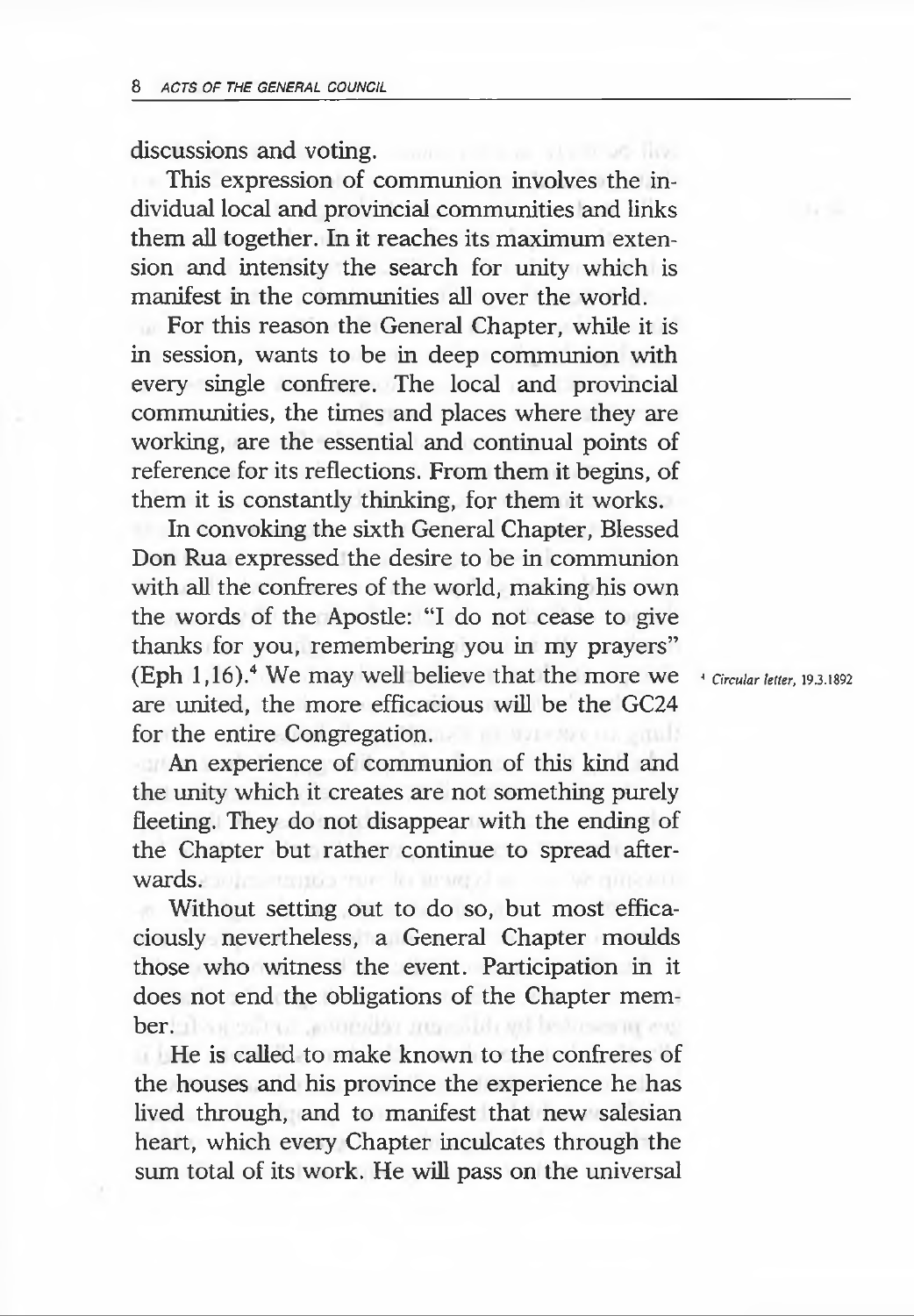vision of the Congregation, the thousand and one aspects of its presence, and its unity of spirit and purpose. We are a standard cross a bare da an arrasocia-

Every Chapter member feels that he is present at the Chapter in your name and because he has been 'sent' by you; but he also cherishes the hope that you are eagerly awaiting his return, to pass on to you the witness which cannot be adequately conveyed by either a written text, or a videocassette, or by the flow of information which will certainly be forthcoming. The confirmation or development of such information you will probably be looking for in the words of the direct witness.

In his summing up of the work of the first General Chapter, Fr Ceria recounts what was said by Fr Secondo Franco S.J., who had helped the Salesians in its preparation: that its main objective was to form the religious consciousness of the confreres.<sup>5</sup> Every Chapter is a gift to the Congregation for the efficacy of its mission, a gift to each one of us to enable us to grow in fidelity to our vocation.

If therefore it is a matter of a vocational grace and not just an event which has to take place at fixed intervals, it follows that the preparation, style of communion, and willingness to accept and put into practice whatever it may decide, are the spiritual attitudes we must foster within us from the outset.

and commercial contact created

### **3. The significance of the GC24** grappide for mix and community massive myper-liked not

The GC24 is an ordinary General Chapter. It develops and studies more deeply an aspect of our identity and plan of activity already studied on

5 BM 13, 219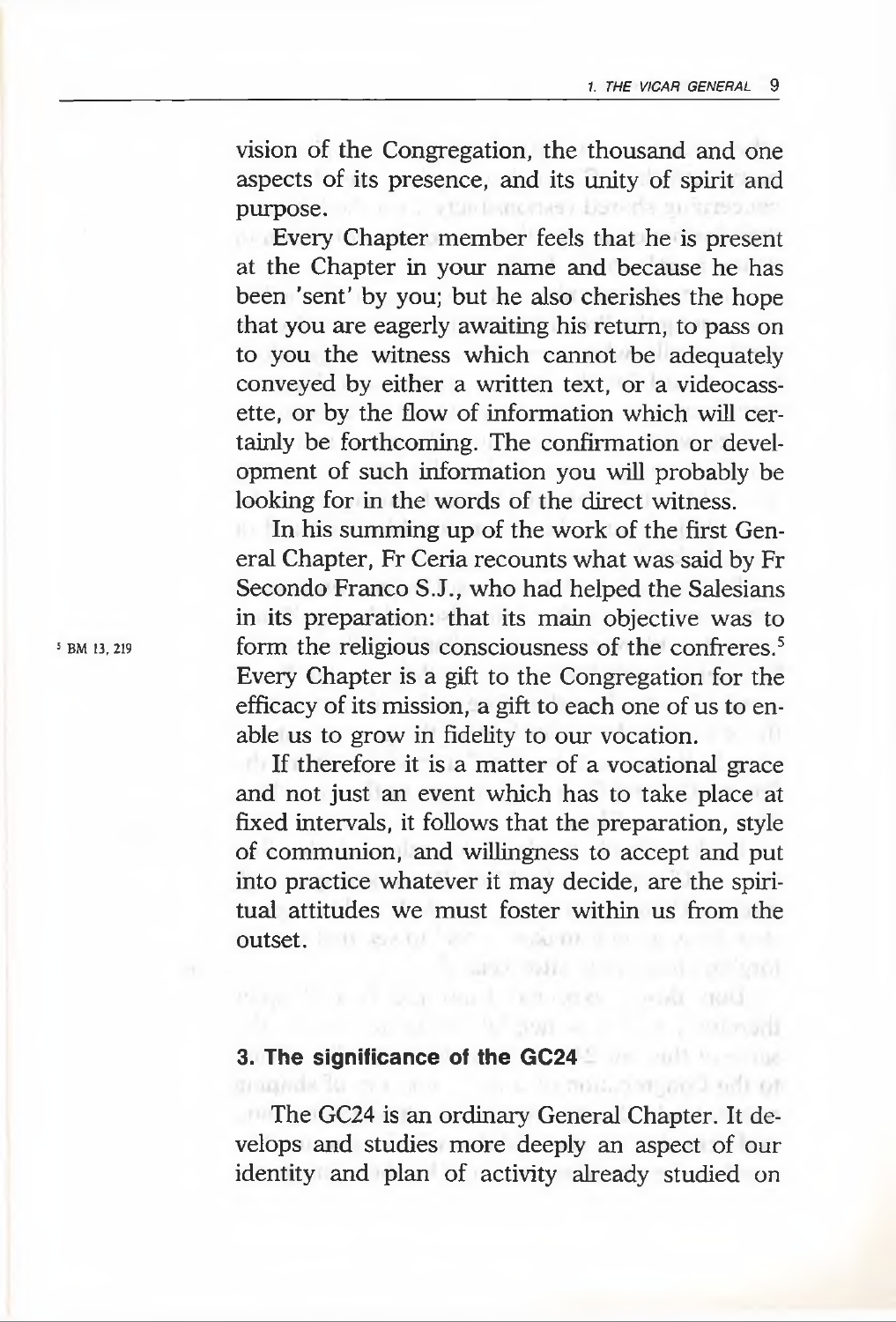other occasions. In particular it will maintain continuity with the GC23 and strengthen the directives concerning shared responsibility with the laity and their formation in the direction of the education of young people to the faith.

Among the members of the General Council as also among the Provincials and members of Provincial Councils, who assessed the various suggestions put forward for themes for the present Chapter, there was a strong desire to maintain an organic linkage with both preceding Chapters and with what has been done during the past six years, which have been marked by such initiatives as the "Lay Project" and the "Common Identity Card of the Salesian Family". **Motor airs Dark Motor Library** 

This should lead to a post-Chapter process in substantial continuity but also with significant progress with respect to what has been done so far. The point is emphasized in the Precapitular Document: "The horizon therefore is the mission, and in this sense the theme fits in with the general pattern of reflections made by the Congregation from the Special General Chapter onwards to the launching of the present Chapter".6

Looking back to the celebration of the first General Chapter, we find Don Bosco saying: It will give our Congregation a new look. It will be a giant step. How good it makes us feel to see that we are forging ahead year after year".7

Don Bosco expected from the first Chapter therefore, and it is helpful for us to believe the same of this our 24th, a twofold result. The giving to the Congregation of a new look, i.e. of shaping more clearly the outlines of its physiognomy and perfecting its identity; and that of taking a step forward in the direction indicated by the signs of the 6 Precap.doc. n. 1

7 BM 13, 177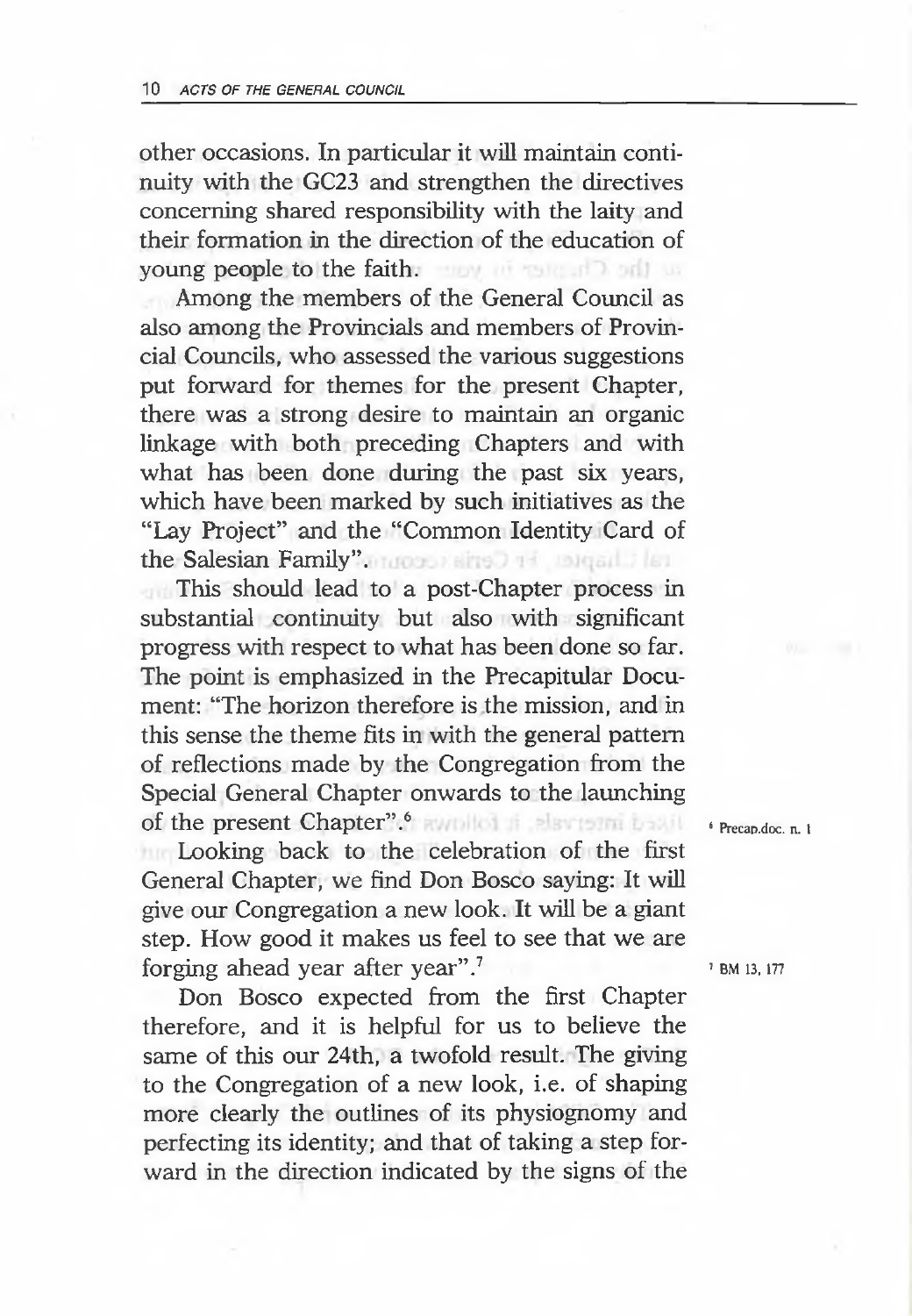times, the indications given by the Church, and the urgent needs of the young.

It hardly needs pointing out that the relationship with the laity, which is the theme of the GC24, touches in very truth on the substantial form of the Congregation and is a point in which the Congregation is urgently called upon to take a real step forward, or maybe several steps. To illustrate the point one need only look back to the space given by the first GC of 1877 to the theme of the Salesian Cooperators. We would be educate on our country

## **4. Communication between the capitular community and local communities**

Face and about tension prompt application.

From what we have said it is clear that in the GC24 it is the entire Congregation that must gather together and express its opinions. We consider this to be one of the Chapter's most important aspects, and one or two particular points of attention on the part of local communities will help towards its realization. manuel it. As you, says a financiality

arfl abitra 01 ov! ri pi/ ri *u* • ■ que: it *V, ■ «* ;.

# *Prayer and sacrifice*

The results we are hoping for from the GC24 make us think back to the sowing of the seed in the Gospel. Here too the parable can be applied: some of the seed fell along the path and the birds came and devoured it. Other seeds fell on rocky ground where they had not much soil, and they sprang up at once but soon withered. Still other seeds fell on good soil and brought forth grain, some a hundred- $^8$  cf. Mt 13,4-9 fold, some sixty, some thirty.<sup>8</sup>

 $\begin{array}{ccc} &\text{if } &\text{if } &\text{if } \\ \text{if } &\text{if } &\text{if } \\ &\text{if } &\text{if } \\ \text{if } &\text{if } &\text{if } \end{array}$ the at 1997, manner of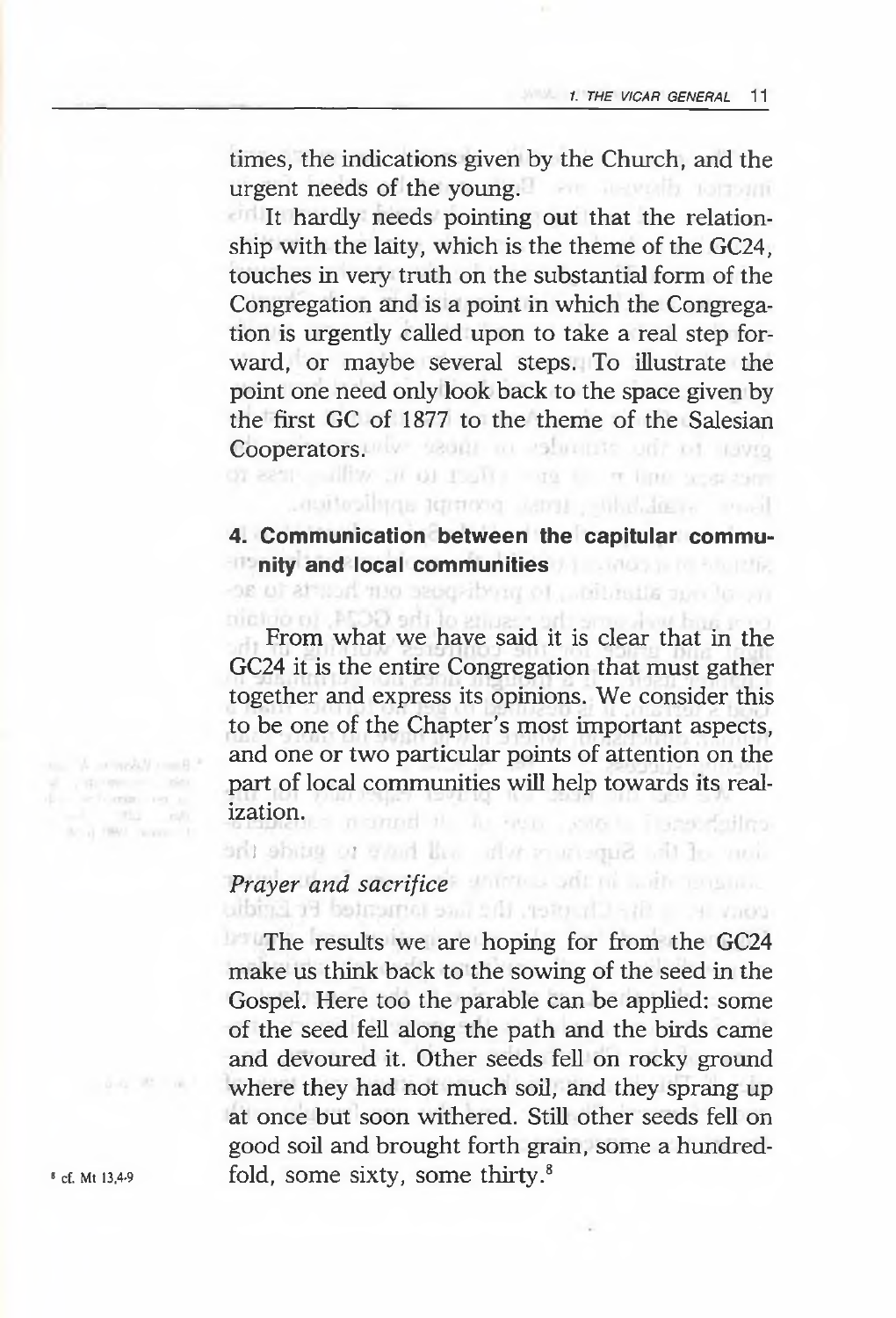The degree of fertility depends on grace and interior dispositions. Both must be asked for in constant and trusting prayer. I would not want this invitation to be felt as a merely generic or routine exhortation. Thought must be given to the spiritual capacity and dispositions required in each Chapter member to be able to understand, discern, purify himself from improper attachments, reach convergence with others and decide on what best conforms to God's plan. And no less thought must be given to the attitudes of those who receive the message and must give effect to it: willingness to listen, availability, trust, prompt application.

It is in prayer that the Holy Spirit educates us to situate in a context of faith the problems at the centre of our attention, to predispose our hearts to accept and welcome the results of the GC24, to obtain light and grace for the confreres working in the Chapter itself. "If a thought does not germinate in God's terrain, it is destined to get no further than a human dimension, where it will have no more than fleeting success".<sup>9</sup>

We feel the need for prayer especially for the enlightened choice, free of all human consideration, of the Superiors who will have to guide the Congregation in the coming six years. In his letter convoking the Chapter, the late lamented Fr Egidio Vigano asked for "the participation and shared responsibility of all confreres through abundant prayer that Lhe Lord will give to the Congregation the Superiors needed at the present historic moment of the Church, the world and young people".10 This is perhaps the most important task of every General Chapter, and the one fraught with the gravest consequences.

9 Bosco Valentino, *II Capitolo: momento di profezia per tenere il passo di Dio*, LDC, Leumann, 1980, p. 86.

10 AGC 350, p. 6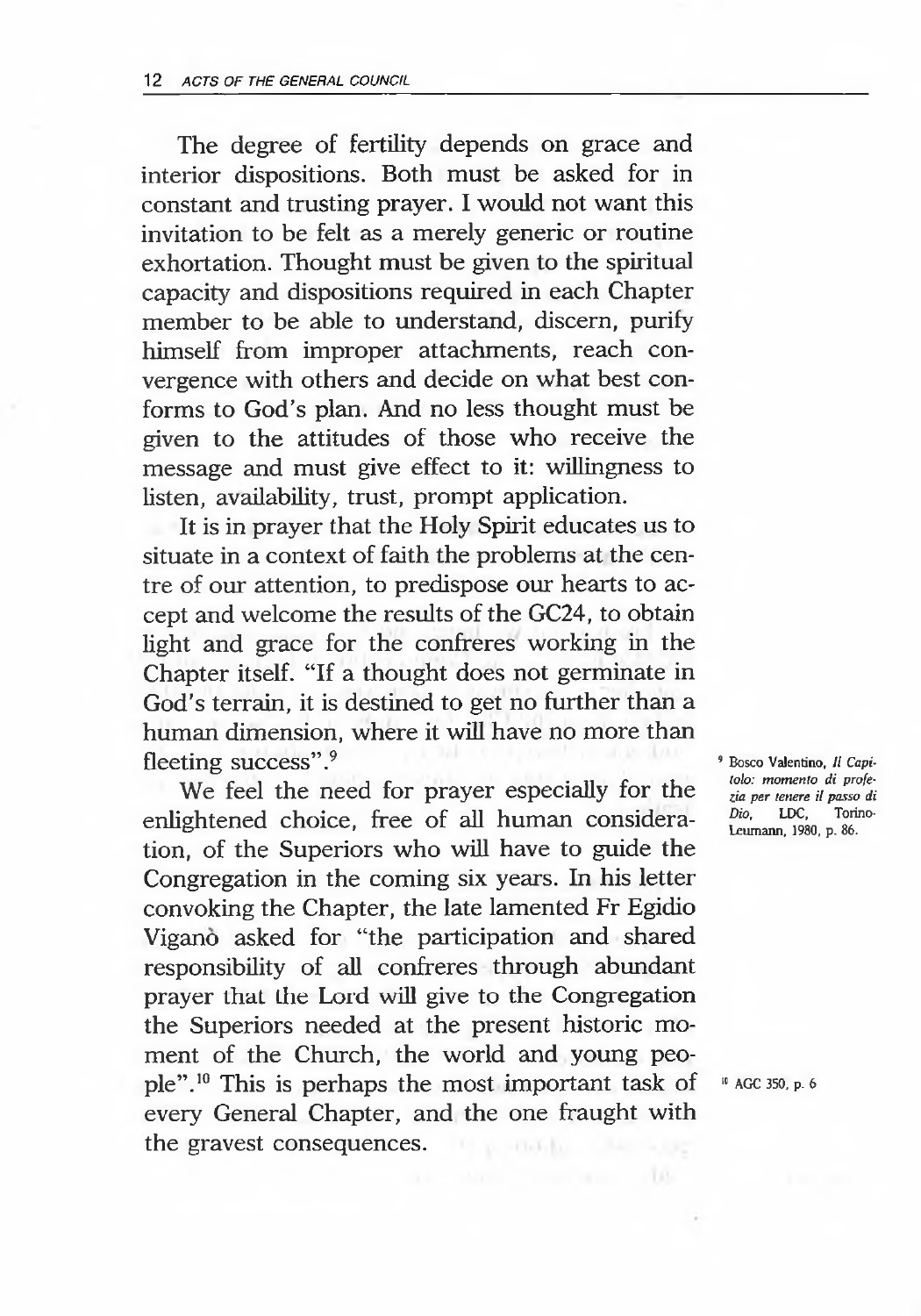#### *Information*

The Regulations for the General Chapter give particular attention to information. This is entrusted to a capitular commission and will make use of the structures and personnel associated with ANS.

As compared with previous Chapters we are better equipped at the present day for communication purposes: internet, electronic mail, fax, etc. We have entered the era of rapid communication. The GC24 is an excellent opportunity, for those who have the possibility but have not yet taken advantage of it, to set up their own instruments of communication with the Centre of the Congregation.

It is our hope that the increased possibilities for the exchange of information may allow us to experience and savour a greater communion. We are well aware that neither instruments nor the constant flow of news automatically produces such communion. Of this we have daily experience. After seeing a news bulletin on television, we often remain a long way from the real facts and the persons we have had presented to us.

The desired sharing will take place if on both sides, General Chapter and local community, after the style of journalistic curiosity which is always looking for snippets of interest to 'broadcast from the housetops', the effort is made to receive and diffuse salutary news, the kind that takes us to the heart of problems, which gives us the real dimensions of our charism, which helps us to feel the Spirit's presence and which opens our eyes to the occasions and opportunities God is offering us. And especially so if such information is spread and ex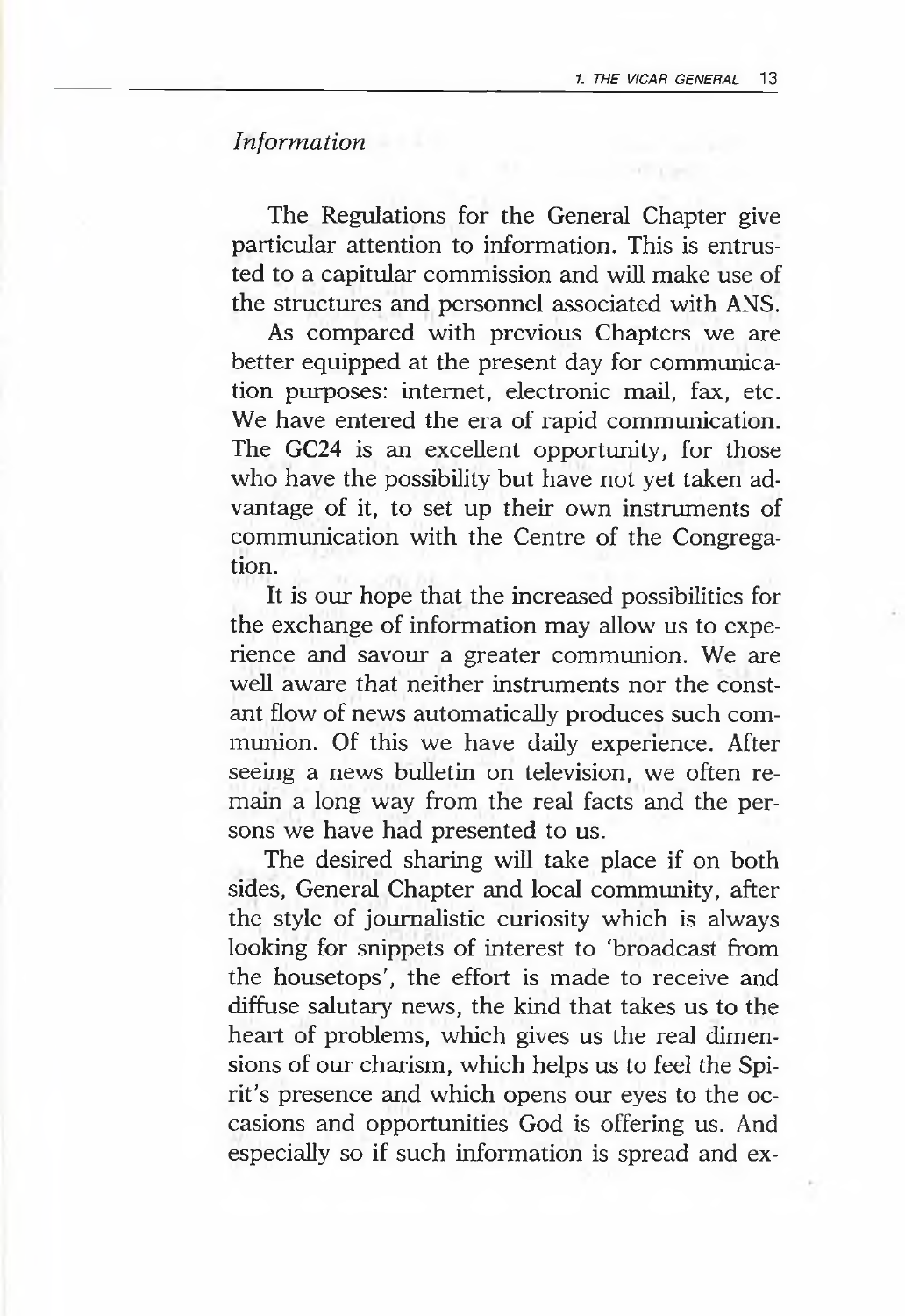ploited in local communities, and for the Salesian Family also by suitable means.

Information on the General Chapter, therefore, compels communities to verify and perfect their own internal communication, and to invite every confrere, in the spirit of the Constitutions, to renew his commitment to take part in the more significant community practices. - Part and the Language restact

tion and during the production and and did

#### Study Incommon bigger for me said beyones could sW

For the celebration of the GC24 and the acceptance of its results, the terrain needs to be prepared also by an opportune updating in what concerns present phenomena and sensitivities, especially in the heart of the Church. This is an inescapable duty for those coming to Rome, but is also incumbent on those who follow the Chapter from home. It includes the reading of the great documents of the Church's magisterium, especially the more recent ones, the study of salesian history and spirituality, the Acts of the principal lay congresses that have taken place in recent years, the renewed Constitutions and Statutes of the lay components of the Salesian Family.

Remarks are sometimes made about the excessive abundance of such documents. But it is not necessary to read all of them in this brief interval. The unfortunate thing would be to neglect all of them. Taken as a whole they offer a great possibility of choice for the meditation of individuals and communities.

Study will enable us to go beyond the surface facts concerning the laity, to understand more deeply our harmonious relationship with the new figure of the lay person awaited by the Church, to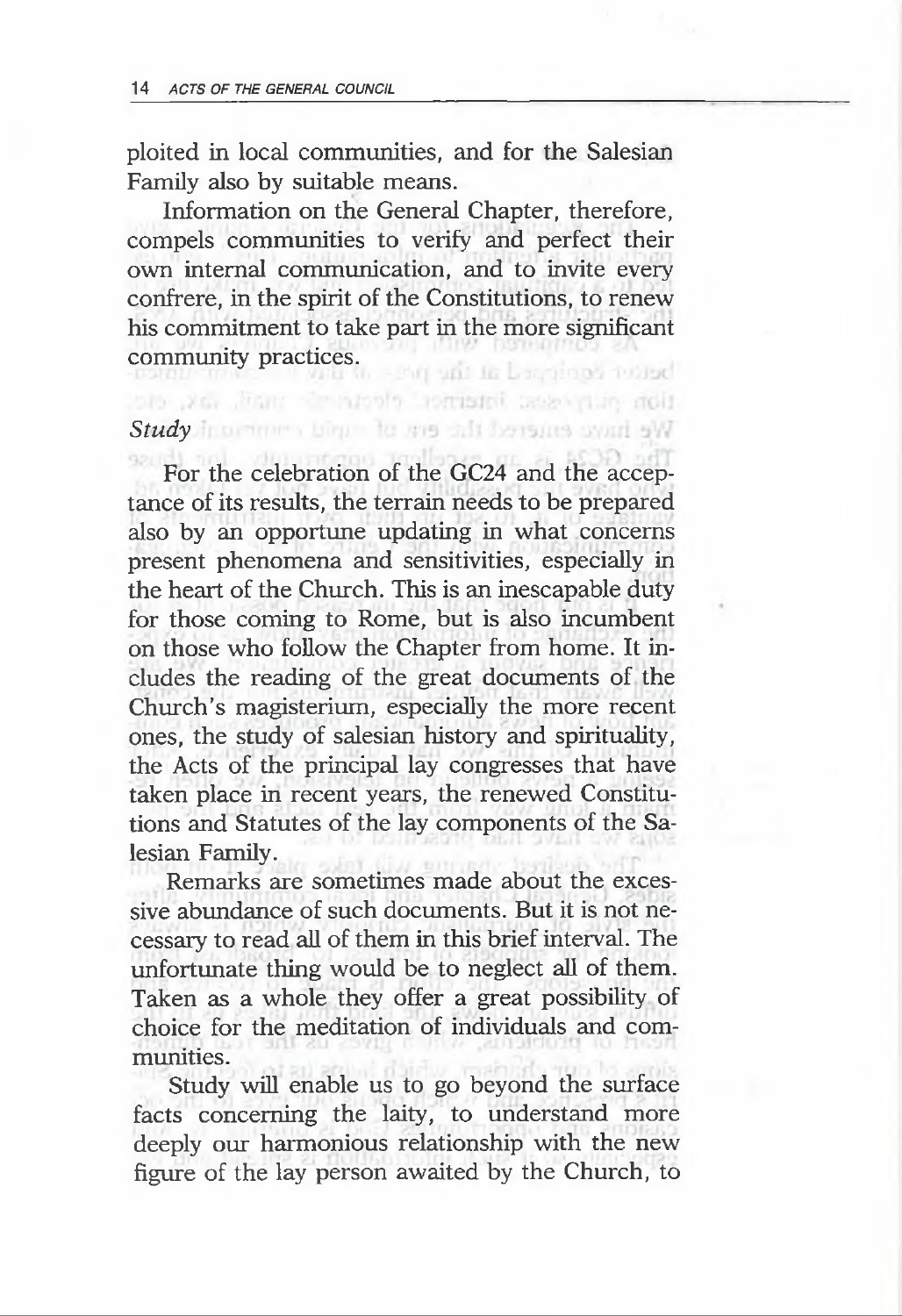discover what it is that unites us with many lay people of good will together with whom we are called, even in this secularized world, to work together so as to bring salvation to the young and hope to the world. alusbi anne

In other words it is a matter of not considering finished, at community level, the work of reflection undertaken by the Provincial Chapters, but to continue in the directions indicated the process they began. tivitor silatzam has a milla

The Precapitular Document says in fact: "From a reading of the situations reported by Provincial Chapters, some problems and questions emerge which refer back to salesian history for a comparison and subsequent outlining of a practical framework for the future. Some areas are particularly relevant for this kind of reflection:

— the historical experience of Don Bosco read in

 $\Box$  the perspective of his relationship with the laity;

— the vast movement of persons involved in the salesian mission, guided by the animating **nucleus living at Valdocco; and The Property Assembly** 

— Christian spirituality in the salesian interpretation of the secular condition".<sup>11</sup> an oritment, on-our missing-orizont syncornerse

<sup>11</sup> Precap.doc. n. 183

#### modulated and an ACOO and to emount informa-**5. The community, the subject giving effect to the General Chapter** polisers about a state of the co like forward to which we have remain The will

It had already become clear in the GC23 that any practical guidelines were based on a necessary premise: the quality of the salesian community. It is a point that follows from the very nature of our vocation. rental la

Activity which is only individual does not attain the fullness, witnessing capacity and power of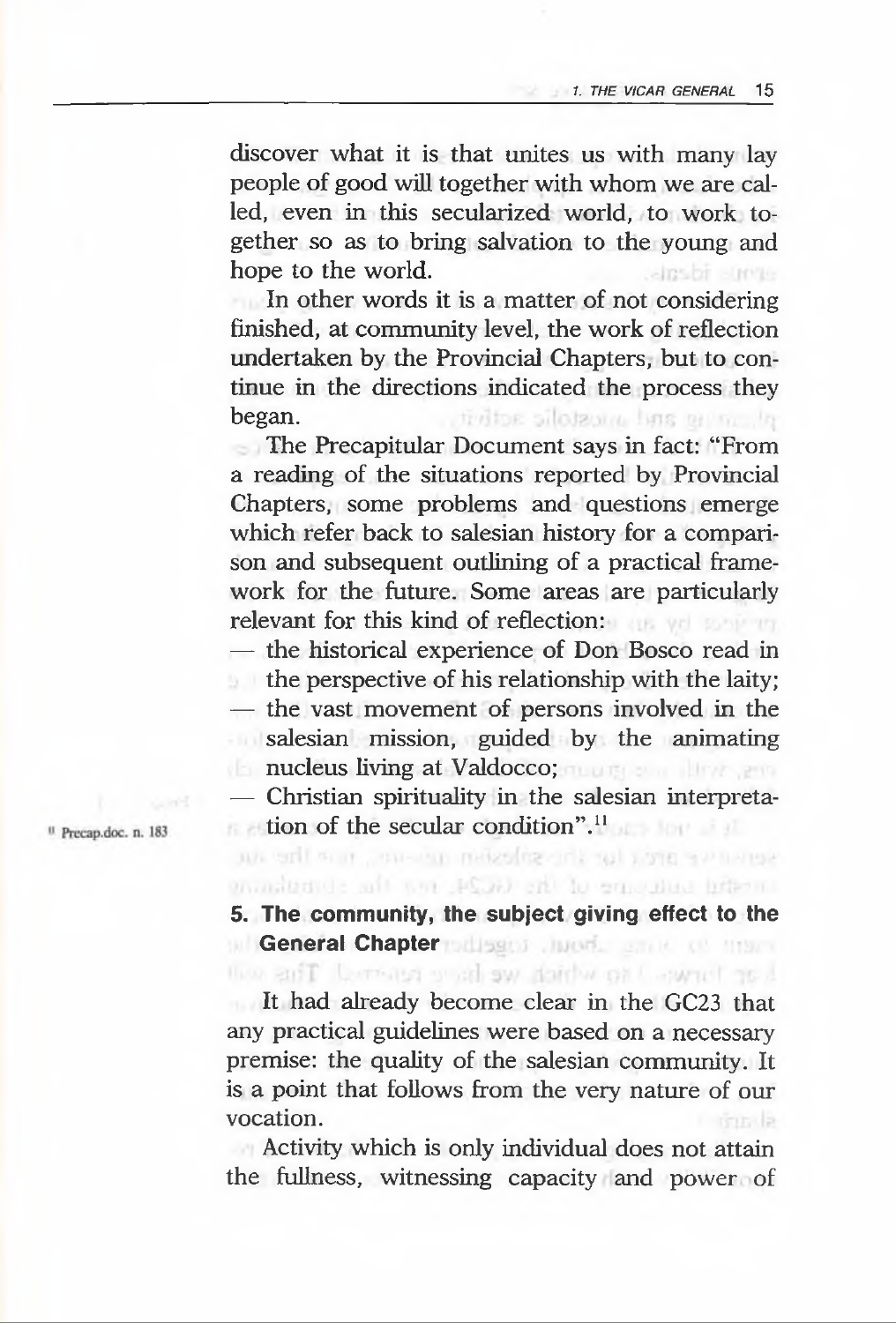transmission proper to the salesian mission. On the other hand, to set up plans for the Congregation or its charism without taking into account the state of the communities, would not go further than generous ideals.

The very insistence over the last twenty years on planning in general, and the Educative Project in particular, suggests an essential reference to the salesian community as the subject of formation, planning and apostolic activity.

With the contributions made by the Provinces in mind, the Precapitular Commission emphasizes the central role played by the local community in giving effect to any indications for change that may be decided on: "The salesian mission is practised, in general, by the daily communal realization of a project by an educative and pastoral community. And so the subject responsible for the project is an ensemble of organized presences in an educative community in which the SDBs constitute the animating nucleus of other pastoral and educative forces, with the groups of the Salesian Family which fully share Don Bosco's charism".12

It is not enough to single out the *lay sector* as a sensitive area for the salesian mission, nor the successful outcome of the GC24, nor the stimulating force of a well drawn up and balanced final document to bring about, together with the laity, the leap forward to which we have referred. This will depend rather on the renewed missionary motivation of our communities, on their energy and enthusiasm in giving expression to salesian spirituality, and on their capacity for communication and sharing.

The bringing in of lay people, the sharing of responsibility with them, their animation and forma<sup>12</sup> Precap.doc. n. 1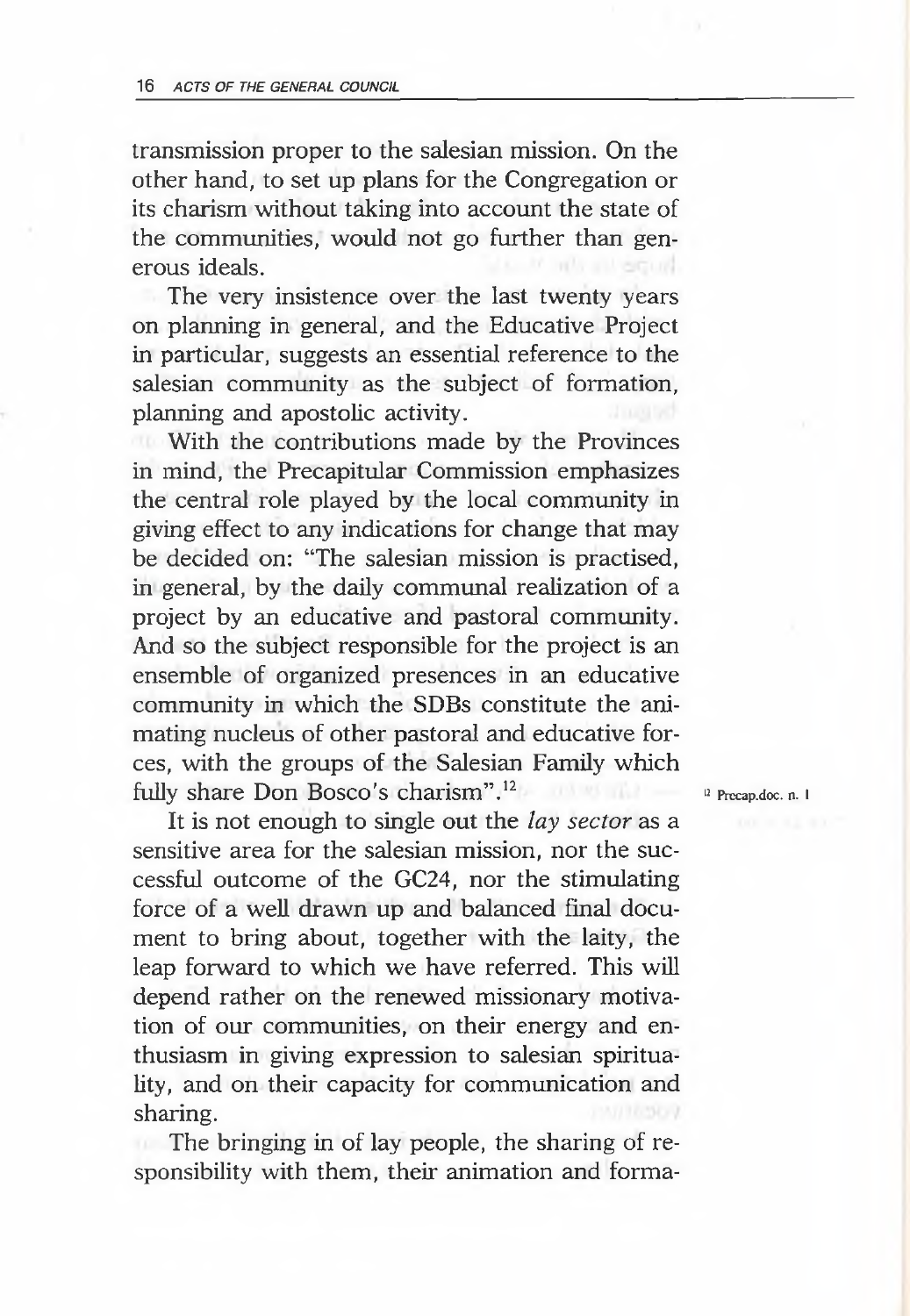tion will require the provincial and local communities to mobilize themselves and their resources so as to ensure the necessary conditions for the application of whatever the GC24 may be able to decide.

For this reason it will be necessary to verify at once the life of the local communities and their effective union with the provincial community; to encourage the practice of discernment which will lead them to decide to concentrate their resources on the more important and promising aspects; to see what level of animation and shared responsibility they display. The emergency as regards formation, notes the precapitular document, "applies transversely to what is said in connection with protagonists of the mission, environments, initiatives and structures of coordination. Everywhere there emerges an insistent demand for formation together, in which SDBs and lay people are simulta-<sup>13</sup> Precap.doc. n. 220 neously givers and receivers of formation".<sup>13</sup>

This tallies with what is said in *Christifideles Laid,* at the end of a paragraph dedicated to "The reciprocal formation received and given by all": "Forming those who, in turn, will be given the responsibility for the formation of the lay faithful, constitutes a basic requirement for assuring the general and widespread formation of all the faith- $14$  CL 63 ful<sup>"</sup>.<sup>14</sup>

It is no exaggeration to say that every Salesian through the ministry entrusted to him - and which extends from the school to catechesis, to the celebration of the sacraments, to assistance and to counselling  $-$  is by vocation a formator of formators. And so each one must cultivate "the conviction, first of all, that one cannot offer a true and effective formation to others if one has not personally taken on or developed a personal responsibility for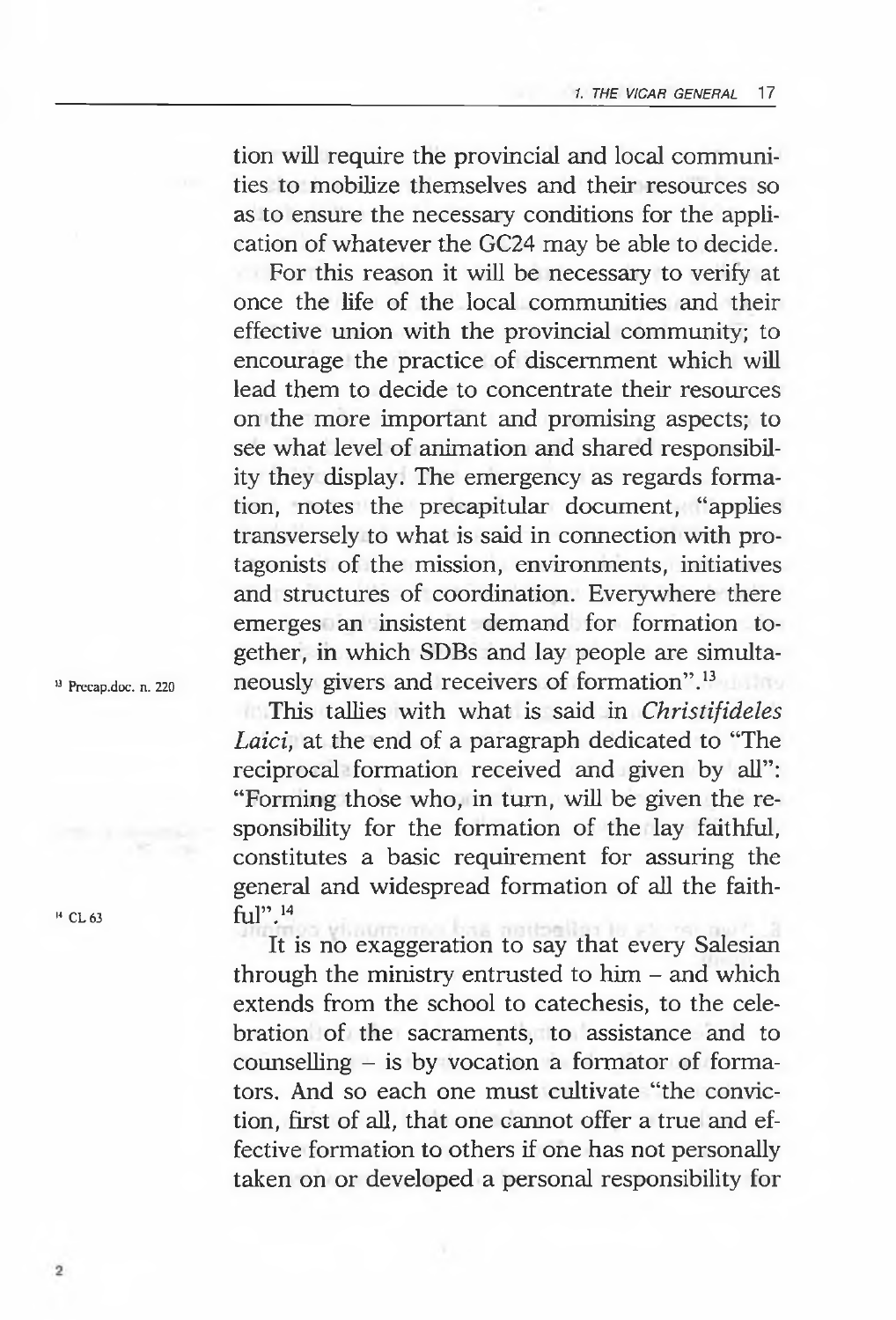formation, and this is essentially a formation of self".<sup>15</sup> The positive habit of self-formation leads to <sup>15</sup> Tbid. a taste for the continued growth of oneself and others, and becomes a characteristic manner for responding to the impulse of the Spirit who uses every means to mould us to Christ's image.

This relationship between community quality and the possibility of animation is almost taking on the character of a law. This has recently been corroborated by the document "Fraternal life in community" and by the Synod on Consecrated Life. In the former we read: "In order to achieve fruitful relationships, based on bonds of mature coresponsibility (...) it is necessary to have religious communities with a clear charismatic identity, assimilated and lived, capable of transmitting them to others and disposed to share them; religious communities with an intense spirituality and missionary enthusiasm for communicating the same spirit and the same evangelizing thrust; religious communities who know how to animate and encourage lay people to share the charism of their institute, according to their secular character and according to their different style of life".<sup>16</sup> **A** and **and a millichanged** *we Fratemal life in commu-*

*nity,* n. 70

-ritial sur lis to mottenmed beautists w but features

## **6. Two levels of reflection and community commit**ment<br>mesons - *tuid* of basershis within an off departi

eden odt or "eigoriadiss or londay als mort simplice

Reflection on the indispensable role of the salesian community leads us to draw some practical conclusions at two levels.

In the first place at the level of animation and government of the Province, where decisions are made about the number of communities, where the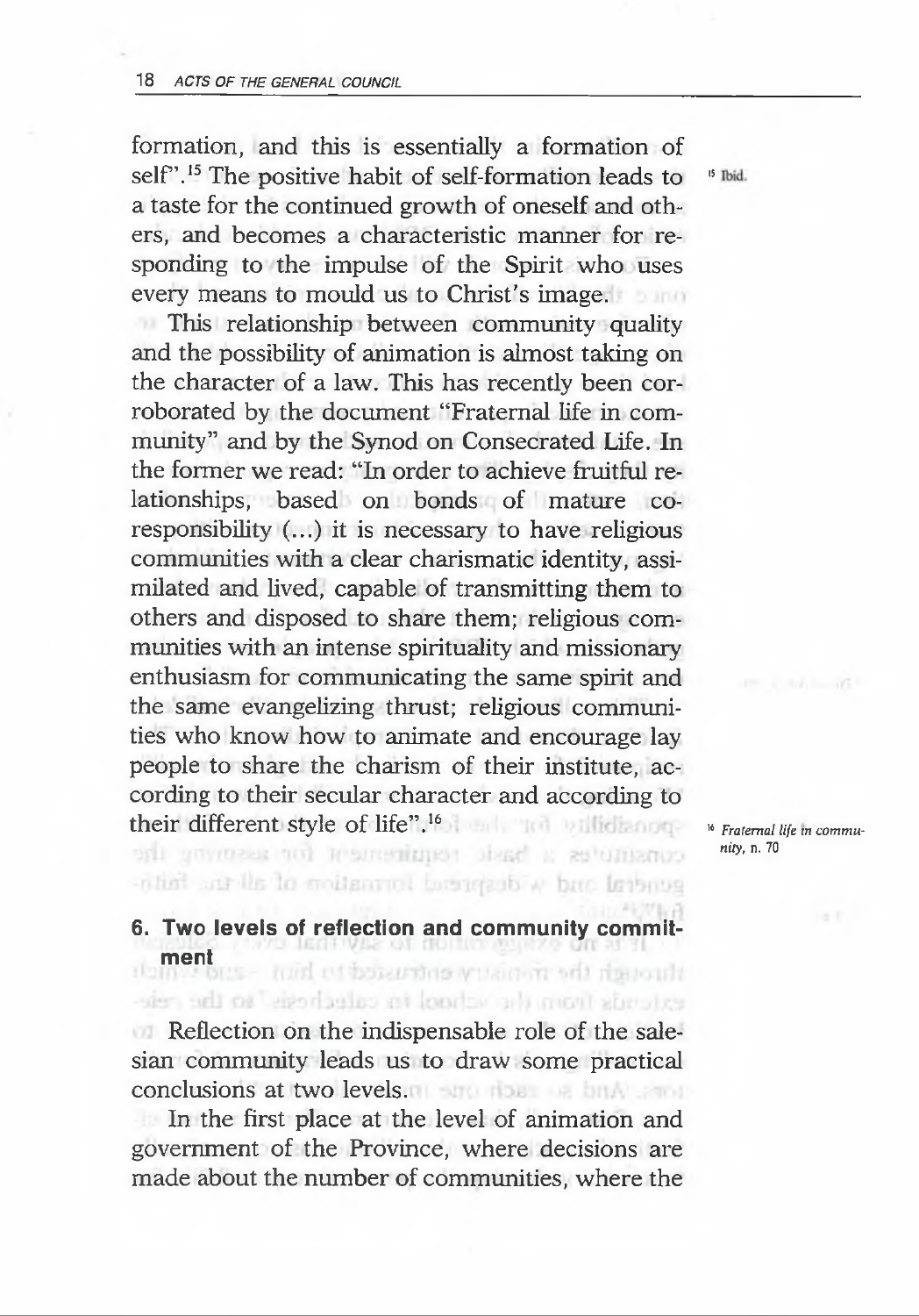Pastoral and Educative Plan is approved and verified, where the quantitative and qualitative consistency is laid down in strict relationship with the mission entrusted to each of them. **Emmons** 

It is the responsibility of the Provincial with his Council to ensure that each community be sufficiently strong to guarantee its common life, the efficacy of the mission, the possibility of providing diversified formative processes, and the ability to foster vocations.

And then at the level of the local community the awareness must be cultivated that "living and working together"<sup>17</sup> is our particular way of "being" church", enabling us to live by the Spirit of communion, which prompts us to work as members of the body and branches of the vine. And it is also the only possible way for expressing the rich qualities of the salesian charism and the preventive system.

The family spirit, so dear to Don Bosco and salesian tradition, has at its foundation the experience of a community which feels itself to be God's family, because "it is a reflection of the mystery of the Trinity".18 It is a human family because acceptance and mature affection pervades its relationships and atmosphere. We cannot therefore live and act as individual steersmen. We must behave like apostles who know that communion is their first witness and mission.

We need to examine to what extent the spirit of the 'world' with its subjectivism of thought and selfish approach to life may have eroded our personal style and conscience. We need therefore to renew our commitment so that the salesian community may become a house where the confreres are happy to live together, feel themselves subjects of a mission, and support those who need to see

17 C 49

18 ibid.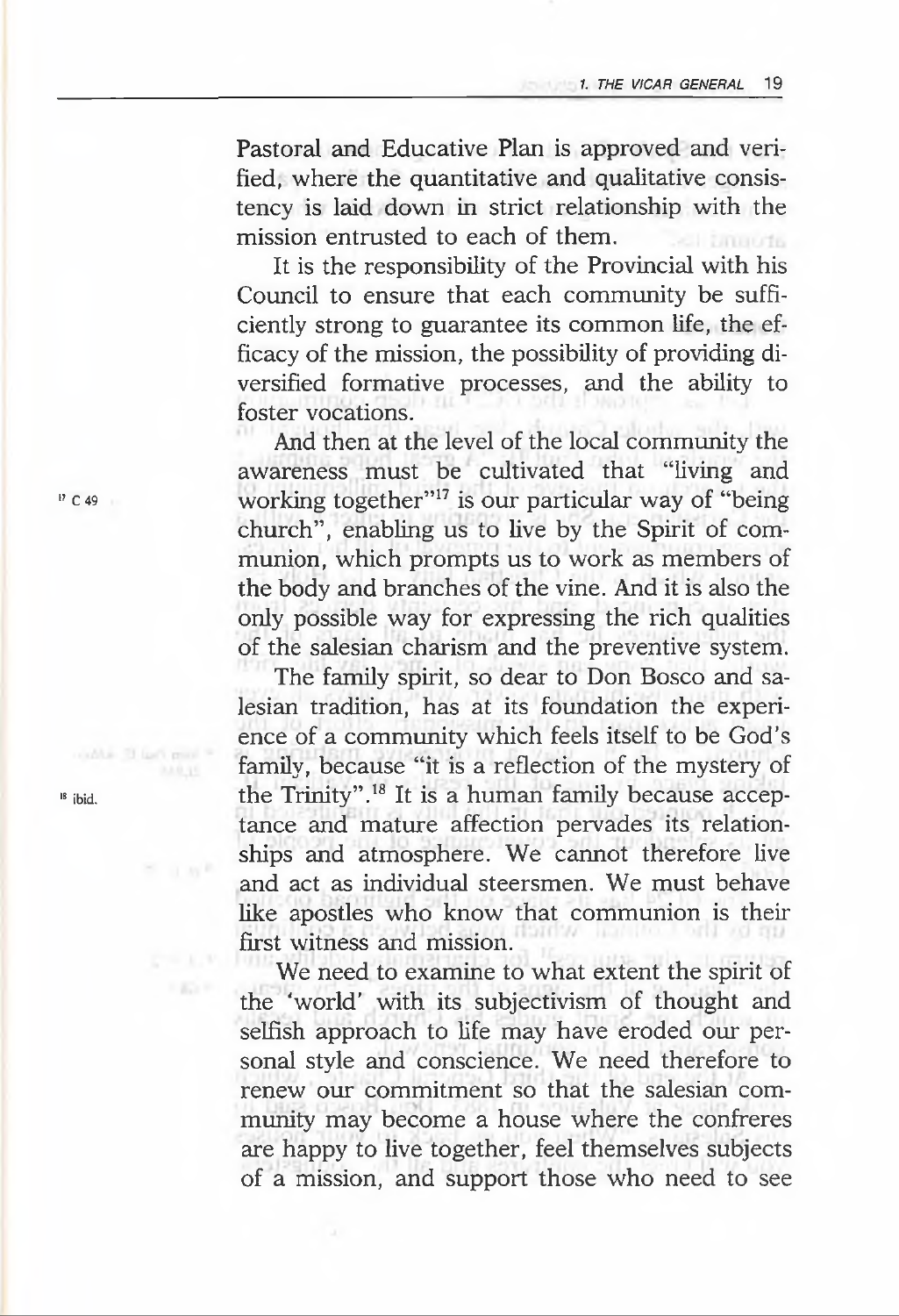that the Spirit of God, in creating communion, is stronger than flesh and blood: the families, parish communities and groups, and the people who live in with the thousand intermediate handscore around us. The contract of the contract of hole.

thus a mountain for all smoons or how and

# **Conclusion** (ICONCLUSION EN SURFACE IN THE SURFACE IN THE SURFACE IN THE SURFACE IN THE SURFACE IN THE SURFACE IN THE SURFACE IN THE SURFACE IN THE SURFACE IN THE SURFACE IN THE SURFACE IN THE SURFACE IN THE SURFACE IN TH

Let us approach the GC24 in deep communion with the whole Church. We hear this thought in the words of John Paul II: "A great hope animates the Church on this eve of the third millennium of the Christian era. She is preparing to enter it with a strong commitment to the renewal of all her forces, among which is the Christian laity". The Holy Father is convinced, and his certainty derives from the pilgrimages he has made to all parts of the world, that "one can speak of a new lay life, rich with immense human power, which plays an ever more active part in the missionary effort of the Church".19 In this way a progressive maturing is taking place in one of the results of Vatican II, which pointed out that in the laity is manifested in all its splendour the countenance of the people of  $God.<sup>20</sup>$ 

The GC24 has its place on the highroad opened up by the Council, which runs between a continual return to the sources<sup>21</sup> for charismatic fidelity and the "reading of the signs of the times", $22$  by means of which the Spirit guides his Church and recalls consecrated life to continual renewal.

At the end of the third General Chapter, which took place at Valsalice in 1883, Don Bosco said to his Salesians: "When you go back to your houses you will greet the confreres and all the youngsters.

19 John Paul II, *Address of 21.9.95*

<sup>20</sup> cf. LG 32

 $2!$  cf. PC 2

 $22$  GS 4